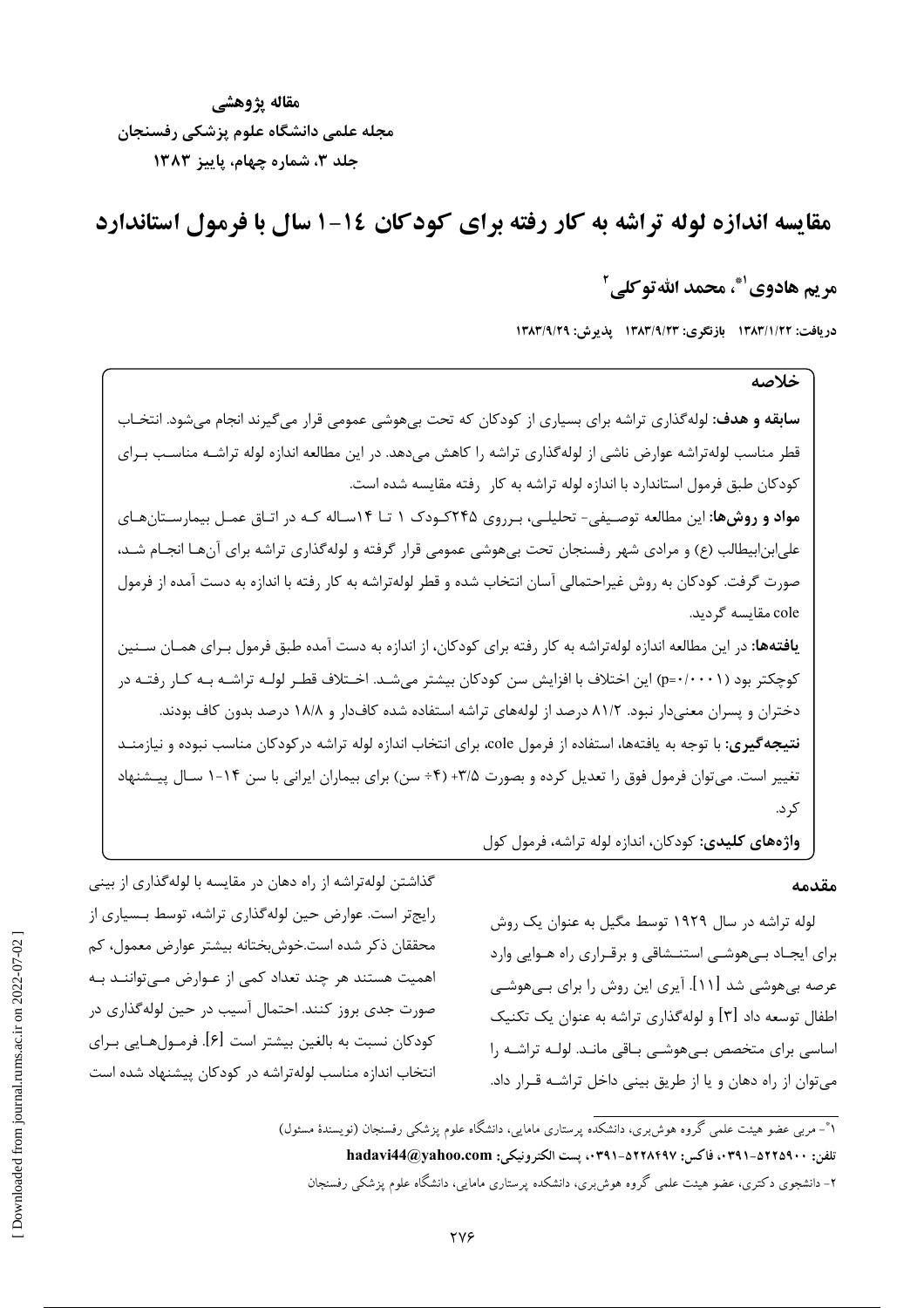که میتوان با توجه به وزن یا سن کودک قطر لولهتراشـه را محاسبه کرد [۵٫۹]. ازمیـان فرمـولهـای توصـیه شـده بـرای انتخاب اندازه لولـه تراشـه در كودكـان بزرگتـر از يـك سـال، فرمول Cole: ۴+ (۴ ÷ سن بر حسب سال)، عمومیت بیشتری دارد [۱۴]. کینگ ٰ و همکـاران در مقایــسهای کـه بــین چهـار روش برای انتخاب اندازه لوله تراشه بر روی ۲۳۷ کودک انجام دادند، فرمول فوق را در ۹۷/۵٪ از موارد مناسب دانــستند [۹]. خين <sup>۱</sup> و همكاران دو فرمول ۴+ (۴ ÷ سن بر حسب سال) براي لولهتراشه بدون كاف و٣ + (۴ ÷ سن) را براى لولـه تراشـه کافدار در مورد کودکان (از نوزاد فول ترم تا ۸ سالگی) مورد بررسے قرار دادنـد. انـدازه لولـه تراشـه كـافدار بـر اسـاس فرمول های ذکر شده در ۹۹ درصد و اندازه لولـه تراشـه بـدون کاف در ۷۷ درصد بیماران مناسب بود [۸]. به دنبال تجربیاتی که پژوهشگران داشتهاند در اکثر موارد مشاهده شده است ک قطر لوله تراشه محاسبه شده از فرمولهای مرتبط با سن، برای کودکان بزرگتر بوده و غالباً نیاز بود از لوله تراشه با قطر کمتر استفاده شود. در بعضی موارد لوله تراشهای با قطر ۰/۵ میلی متر کوچکت رنیه مناسب نبوده و بـه لولـه تراشـهای كوچكتر از آن احتياج مي شد. به علت در دسترس نبودن، تا فراهم شدن لوله مناسب، ناچار به ونتیله کردن بیمار با ماسک شـده، کـه البتـه ممکـن بـود عوارضـی را در برداشـته باشـد. فردریک<sup>۳</sup> عنوان کـرد قـد کودکـان مراکـشی سـاکن هلنـد از کودکان هلندی ۹ سانتی،متر کوتـاهتر اسـت [۶] بــا توجــه بــه مطالعه امینالرعایا و همکـاران کـه اعـلام نمودنـد قـد پـسران ساکن شهر اصفهان از پسران هم سن ساکن نـواحی روسـتایی اصفهان و نواحی شهری رشت و تهران بلندتر بوده است [۲] و همچنین با استناد به کتب مرجع کـه بـر وجـود تفـاوتهـای فردی در سرعت رشد اشاره شده است [۱] بـر آن شـدیم ایـن مطالعه را به منظور تعيين اندازه مناسب لولهتراشه براي كودكان ١٠-١ سال انجام دهيم، تا بـدين وسـيله بـا محاسـبه صحیح و استفاده از لوله تراشه با قطر مناسب از بروز عـوارض پیشگیری شود.

1- BR King

مواد و روشها

این مطالعه از نوع توصیفی - تحلیلی بوده و در اتاق عمـل بیمارستانهای علےابن ابیطالب(ع) و مرادی شهرستان رفسنجان بر روی کودکان ۱۴ تا ۱ ساله که نامزد عمل جراحی انتخابي بودند (غير اورژانس) انجام شد. حجم نمونه مورد نظـر با ۵۵٬۰۵ $\alpha = \beta - \beta - \beta$ و ۵۰/۰۵ و ۵۰/۰۵ (۹۲۲)= ۵ $\alpha$ ٪ براب با ٢١٠ نفر تعيين شـد، كـه بـراى اطمينـان بيـشتر تعـداد ٢۴۵ کودک مورد بررسی قرار گرفتند. جمعآوری نمونهها از مهرمـاه ۱۳۸۰ تــا آبــان مــاه ۱۳۸۱ بــه طــول انجاميــد. نمونــههــا و متخصصین و تکنیسینهای بیهوشی از هدف مطالعـه آگـاهی نداشتند. کلیه کودکان از نظر معاینه فیزیکی و وضعیت قلبی-عروقی در کلاس ASA I و ASA II قرار داشــتند. نمونــههــایی که شرایط زیر را داشتند از مطالعه خارج گردیدند:

۱- مشکل بودن لولهگذاری تراشه ۲- وجود سرما خوردگی يا خشونت صدا قبل از شروع بي هوشي ٣- انجـام لولـه گـذاري توسط دانشجو ۴- سابقه عمل جراحی قبلی بر روی راه هــوایی ۵- سابقه لوله گذاری طولانی مدت (بیش از ۳ ساعت) ۶- نـژاد غير ايراني.

كودكـان بـه روش غيـر احتمـالى آسـان در مطالعـه قـرار می گرفتند. در این مطالعه جهت جمـع[وری دادههـا از چـک لیست استفادہ شد. قبل از القاء ہے ھوشے وزن و قـد کـودک ثبت شده و بـدون هـيچگونــه دخالـت در روش و نحــوه القــاء بي هوشي، مواردي نظير جـنس، سـن، روش القـاء بـي هوشــي، اندازه و نوع لوله تراشه، سابقه بی هوشی قبلی، سمت بی هوشی دهنده و سمت شخصی که لوله گـذاری تراشـه را انجـام داده، بروز مشکل خاص هنگام شروع بی هوشی یـا حـین ریکـاوری، یادداشت میگردید. لولهگذاری تراشـه در تمـام مـوارد توسـط متخصص بی هوشی یا تکنیسینهای ورزیده انجام شد. منظـور از لوله تراشه مناسب، لولـه تراشـهای اسـت کـه بـه راحتـی از غضروف کریکوئید عبور کرده و بـا فـشار ۳۰ سـانتی متـر آب هنگام ونتيلاسيون نشتي قابل شنيدن داشته باشد [١٣] البتـه در اعمالی که احتمال آسپیراسیون خـون یـا محتویـات معـده وجود داشت با باد کردن کاف از نشت ممانعت به عمل آمد.

اطلاعات بدست آمده از بیماران به همراه اندازه لوله تراشـه برای سنین ۱ تا ۱۴ سال با توجه به فرمول Cole با استفاده از

<sup>2-</sup> Khine-HH

<sup>3-</sup> Fredrics AM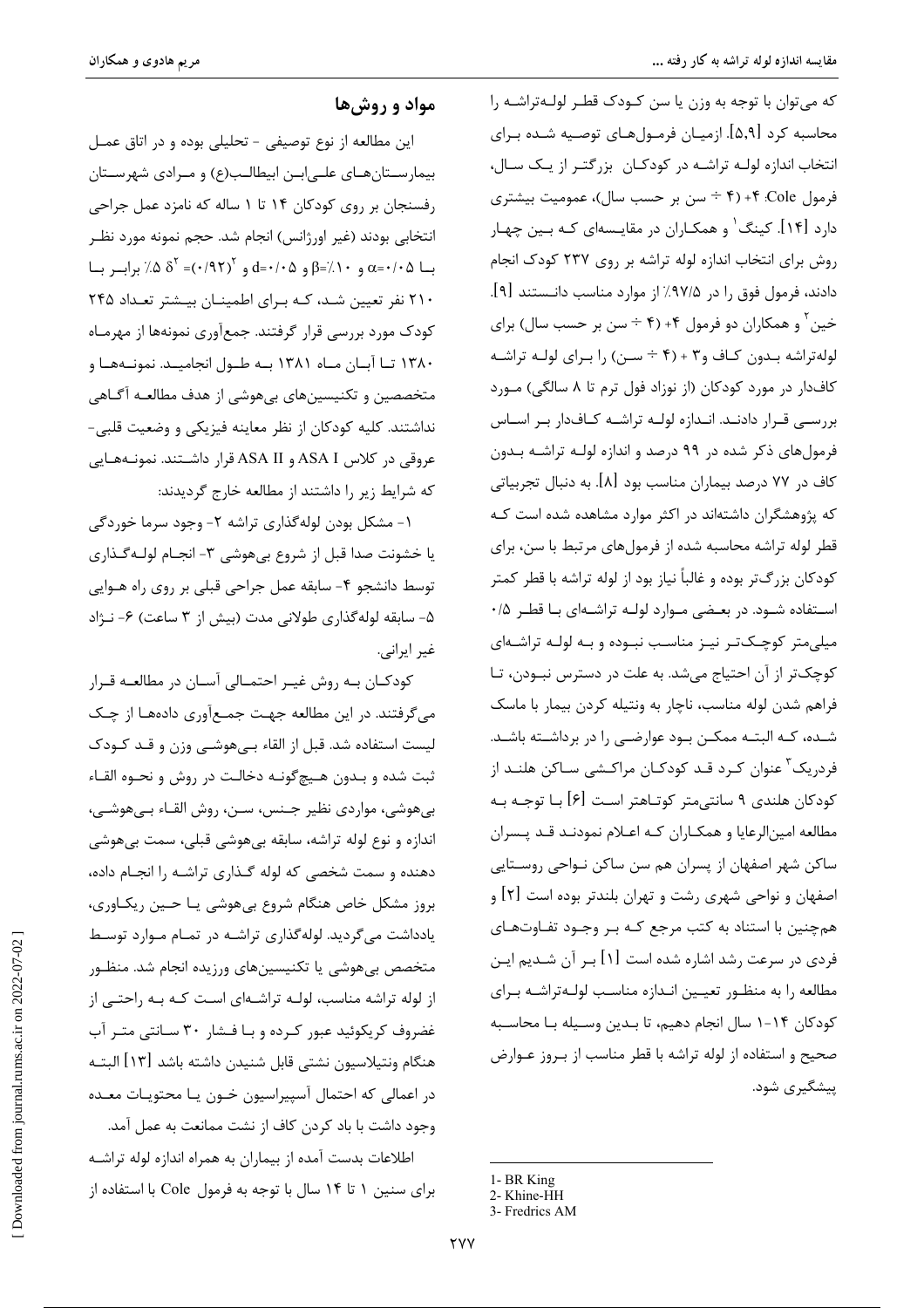نرم افزار SPSS 11.5 به كامپيوتر وارد شده و سپس با استفاده از آزمون آماری مقایسه زوجها، t مستقل و کای اسکوئر مورد تجزیه و تحلیل قرار گرفتند نتایج با p≤۰/۰۵ معنـیدار فـرض شدند.

### نتايج

گروه مورد مطالعه شامل ۱۶۱ پسر و ۸۴ دختر بود. از نظر آماری اختلاف قطر لوله تراشه به کار رفته در دختران و پسران معنیدار نبود که در مورد قطر به دست آمـده از فرمـول نیـز اختلافی در آنها وجود نداشت. توزیع سنی کودکان در نمودار ۱ نشان داده شده است.



نمودار ۱: مطالعه نمایش توزیع فراوانے سنے کودکان مورد مطالعه

سابقه بیهوشی قبلی در ۸۹ درصد موارد (۲۱۸ نفر) منفی و ۱۱ درصد از کودکـان (۲۷ نفـر) سـابقه بـیهوشـی را ذکـر می کردند. از لولهتراشه کافدار در ۸۱/۲ درصد (۱۹۹ کودک) و لولهتراشه بهون کاف در ۱۸/۸ درصد ازموارد (۴۶کودک) استفاده شده بود. اختلافی از نظر قطـر لولـه تراشـه كـافدار و بدون كاف به كار رفته وجود نداشت.

لولهگذاری داخل تراشه در ۳۴/۳٪ از کودکـان (۸۴ مـورد) توسط متخـصص و در ۶۵/۷٪ (۱۶۱ مـورد) توسـط تكنيـسين انجام شده بود.

میانگین قطرلولـه تراشـه بـه کـار رفتـه ۵/۱۷mm±۰/۸۷ و میانگین قطرلوله تراشه به دست آمـده از فرمـول ۵/۹۶±۰/۹۲ mm بود که از نظر آماری اختلاف معنی دار است (P=٠/٠٠١).

مقایسه میانگین قطر لوله تراشه به کار رفته در نمونههای مورد مطالعه با قطر محاسبه شده بـر طبــق فرمــول اســتاندارد cole در نمودار ۲ نشان داده شده است. همانطوری که در این نمودار مشاهده می شود، برای تمامی سنین اخـتلاف معنـی۱دار

بین دو روش بکار برده و استاندارد وجـود دارد (p<۰/۰۰۱)، البته این اختلاف به ازای سن بیشتر میشود.

شایعترین عارضه مـشاهده شـده در ریکـاوری سـرفه بـود (١۵/٩٪). كليه موارد بدون درمان خاص بهبود يافتند. درصد بروز سرفه در مواردی که لوله تراشه کافدار استفاده شده بود ۲۱/۶ و بـا لولـه تراشـه بـدون كـاف ۱۷/۴ بـود. امـا اخـتلاف معنیداری بین دو گروه از نظر بروز عارضه بعد از خـروج لولـه وجود نداشت.



در این مطالعه پس از بررسی نتـایج مـشخص گردیـد قطر لوله تراشهای که برای کودکان ۱۴-۱ سـال اسـتفاده شده بود از قطر لوله تراشهای که از فرمول فوق به دست میآمد کوچکتر بود. بدین معنی که در سنین ۱ تا ۴ سال اختلاف اندازه ۰/۵ میلی متر، ۴ تا ۶ سالگی حدود ۰/۷۵ و از ۱۱ تــا ۱۴ ســالگی ايــن اخــتلاف حتــی بــه يــک نيــز مے رسید.

انتخاب لوله تراشه با قطر مناسب اهميت خاصى دارد زيـرا گذاشتن لوله تراشه كوچک با عوارضى نظير افـزايش مقاومـت راه هوايي، آسپيراسيون ريوي محتويـات معـده، كـاهش فـشار اکـسیژن شـریانی، افـزایش فـشار دی|کـسیدکربن شـریانی و احتمال مـسدود شـدن لولـه در اثـر تـا شـدن همـراه اسـت و استفاده از لوله تراشـه بـزرگ عوارضـى ماننـد خـشونت صـدا، آسيب طنابهـاي صـوتي، ادم حنجـره، فارنژيـت، زخـم گلـو، التهاب تراشه، ایسکمی مخاط تراشه و تنگی تراشه را به دنبال دارد [۸]. شیوع هماتوم طنابهای صوتی ۴/۵ درصد و آسـیب حنجره به طور کلی ۲/ ۶ درصد گـزارش شـده اسـت کـه بـه عنوان یکی از عوامل ایجاد کننده آن همان طور کـه ذکـر شـد می توان لوله تراشه بزرگتر از اندازه مناسب را نـام بـرد. انـدازه لوله تراشه از دیرباز به عنوان یک عامل اصـلی کـه انـسیدانس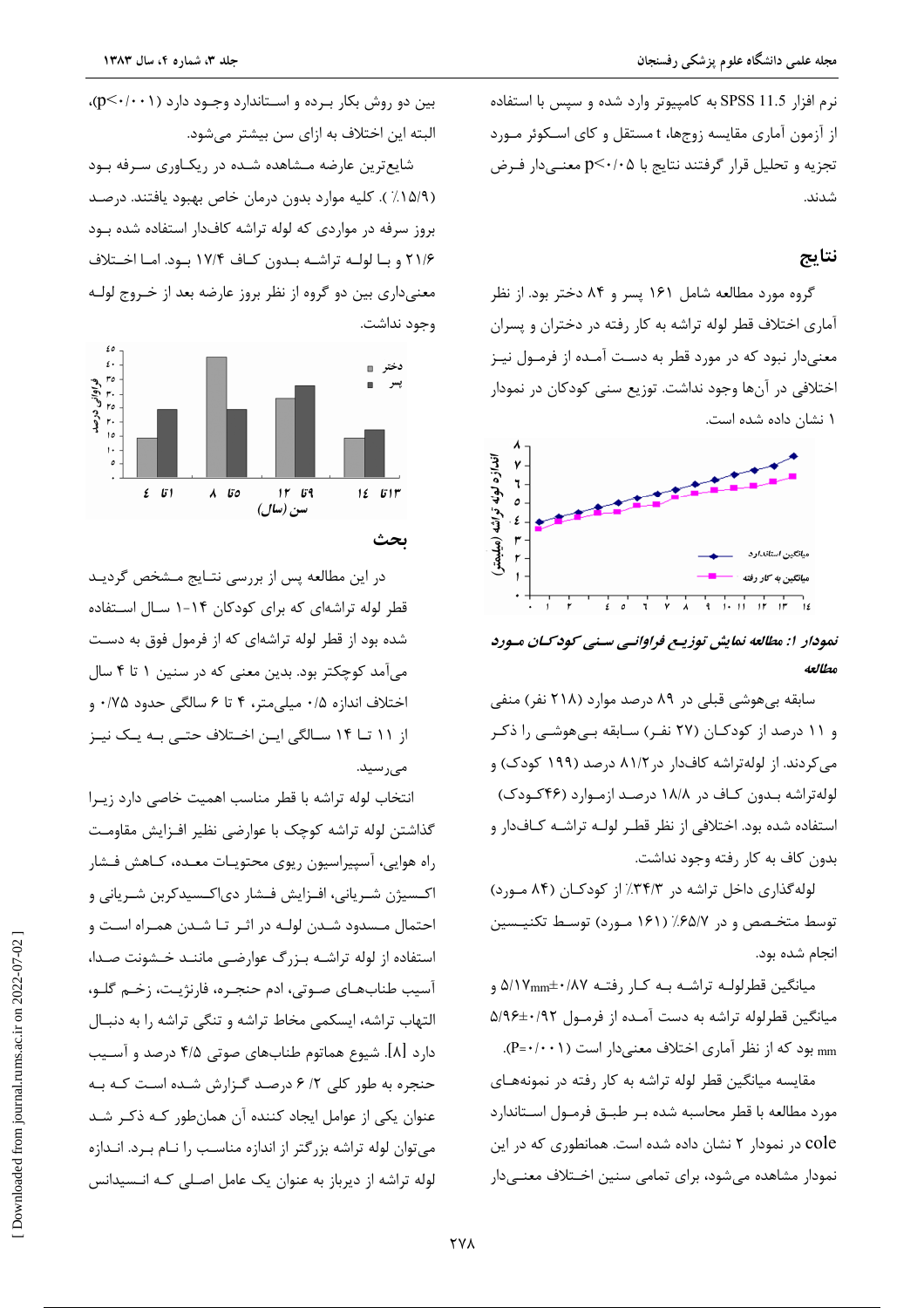استریدوں را تحت تأثیر قرار مے دھد شناخته شده است [۳،۷]. یک لوله تراشه بزرگ که کاملاً کیب تراشــه باشــد، بــه مخــاط تراشــه فــشار وارد كــرده (معمــولاً در حلقــه كريكوئيــد) و از پرفوزیون موپر گے مخاط ممانعت به عمل می آورد که تقریباً در فشار ۲۵ میلی متر جیوه رخ میدهد. ایسکمی ایجـاد شـده، در کوتاه مدت باعث ادم و در طولانی مدت سـبب زخـم و نکـروز می شود [۵].

کو و همکاران با بررسی برگههای ثبت بے هوشبی ۶۴۷۶ کودک کمتر از ۸ سال در طی ۶ سال، دریافت بیشتر لولههای تراشه بدون کاف گذاشـته شـده از فرمـول ۴/۵+(۴÷ سـن بـر حسب سال) پیروی مے کردہ است [۱۰].

باراش و همکاران در کتاب خود فرمول ۴/۵+ (۴÷ سن ب حسب سال)، را برای انتخاب اندازه لوله تراشـه در کودکـان تـا ۱۴ سال توصیه کردهاند. کلیه اندازههای بیان شده بـرای لولـه تراشه بر حسب سن در مقایسه با اندازههای سایر کتب مرجـع ۰/۵ میلم متر بزرگتر است [۱۲].

دیویس و همکاران به دنبال تحقیقاتی دریافتند فرمول ۰۴/۵+ (۴÷ سن بر حسب سـال) در ۱۱ درصـد مـوارد صـحیح بوده و فرمول ۴+ (۴ ÷ سن بر حسب سال) قابـل اطمينــان *تـ*ر است [۴].

لازم بـه ذکـر اسـت کـه در بررسـیهـای انجـام شـده بـه مطالعهای که نتایج مشابه با این مطالعه داشـته باشـد برخـورد نکردیم. از آنجایی که از نظر اندازههای بدن بین نژادها اختلاف وجود دارد و عواملي نظير توارث، مشخـصات نـژادي و مليتـي، محیط، فرهنگ و وضعیت اجتماعی،اقتصادی و تغذیه در رشـد و تکامل مؤثرند [۱]، چنین به نظر می٫رسد بـرای پیـدا کـردن فرمولی که برای جامعـه مـا مناسـب باشـد نيـاز بـه مطالعـات آنتروپومتریک بیشتری داریم. در صـورت تأییــد نتــایج بدسـت آمده با مطالعات بیشتر،احتمالاً می توان فرمول فــوق را تعــدیل کــرد. بررســـی بیـــشتر و انجــام تحقیقــات مــشابه در ســایر شهرستانها. مطالعه روی گـروههـای بزرگتـر بـا تعـداد نمونـه بیشتر پیشنهاد می شود. در صـورت انجـام مطالعـات بیـشتر و تأييد نتايج به دست آمده در ايـن مطالعــه، احتمــالاً مــى تــوان فرمول cole را به صورت ٣/٥+ (۴÷ سن بر حسب سال) تعديل نمود.

تشکر و قدردانی بـا تــشکر از شــورای محتــرم پژوهــشی دانــشگاه علــوم پزشــکی . فسنحان که د. انحام این تحقیق بژوهشگران را باری کردند.

منابع

[۱] داروتی م: پرستاری کودکان. ترجمه سونیا آرزومانیانس،تهران، نشر و تبلیغ بشری، ۱۳۸۲.

- [2] Aminorroaya A, Amini M, Naghdi H, Zadeh AH: Growth charts of heights and weights of male children and adolescents of Isfahan, Iran. J Health popul Nutr., 2003; 21(4):341-6.
- [3] Avre P: Endotracheal Anesthesia for Babies: with special reference to hare - lip and cleft palate operations . Anesth Analg. 1937: 330-3.
- [4] Davis D, Barbee L, Ririe D: Pediatric endotracheal tube selection: a comparison of age – based and height – based criteria. AANA J., 1998; 66(3): 299-303.
- [5] Dillier CM, Trachsel D, Baulig W, Gysin C, Gerber AC, Weiss M: Laryngeal damage due to unexpectedly large and inappropriately

designed cuffed pediatric tracheal tube in a 13month-old child. Can J Anaesth., 2004:  $51(1):72-5.$ 

- [6] Fredrics AM, Van buuren S, Jeurissn SE, Dekker FW, Verloove- Vanhorick SP, Wit JM: Height Weight, body index and pubertal development refrences for children of Moroccan origin in the Netherlands. Acta paediatr., 2004; 93(6): 817-24.
- [7] Holzhi j: laryngeal damage from tracheal intubation (editoral). Paediatr Anaesth. 1997; 7:  $435 - 7.$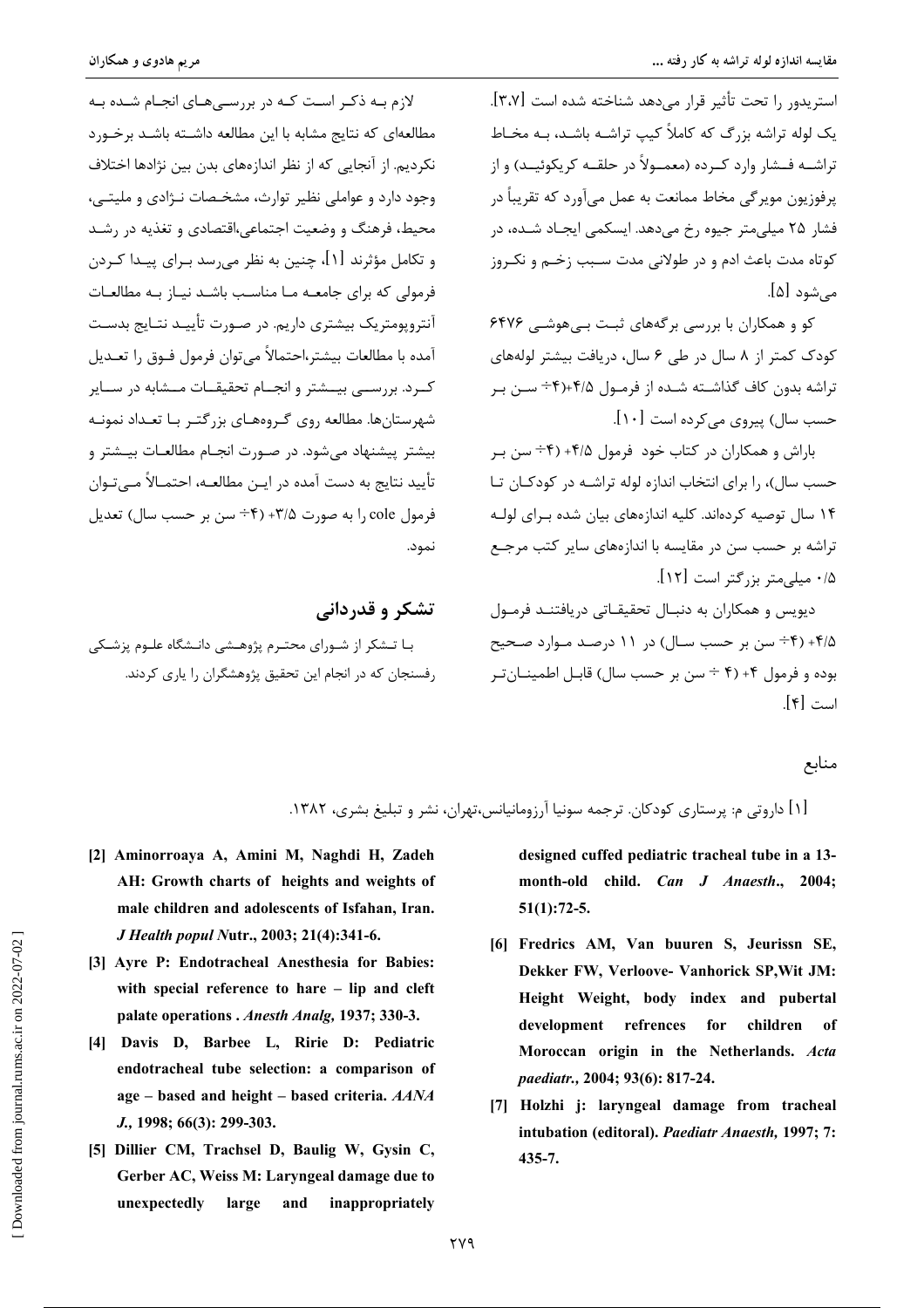- [8] Khine H H, et al: Comparison of cuffed and uncuffed endotracheal tubes in young children during general anesthesia. Anesthesiology, 1997; 86(3): 627-31.
- [9] King BR, et al: Endo tracheal tube selection in children: a comparison of four methods. Ann Emerge Med., 1993; 22(3) 530-4.
- [10] Ko YP, Cheng JC, Hsu YW, Jen RK, Hwang JJ, Wei TT: A proper size of endotracheal tube for infant and young child. Acta anaesthesiol sin., 1995; 33(3): 165-72.
- [11] Magill IW: Endotracheal Anesthesia . Proc R Soc Med., 1929; 22: 83-7.
- [12] Paul G, Brash, et al: clinical anesthesia. 4th ed. lippincott Williams and Wilkins. 2000; pp: 1200.
- [13] Robert R. Kirby et al 2nd ed Clinical anesthesia practice. Saunders Company. 2002 pp: 1070.
- [14] Ronald D, Miller. Anesthesia. 5th ed. Churchill living stone co. 2000.volume 3.